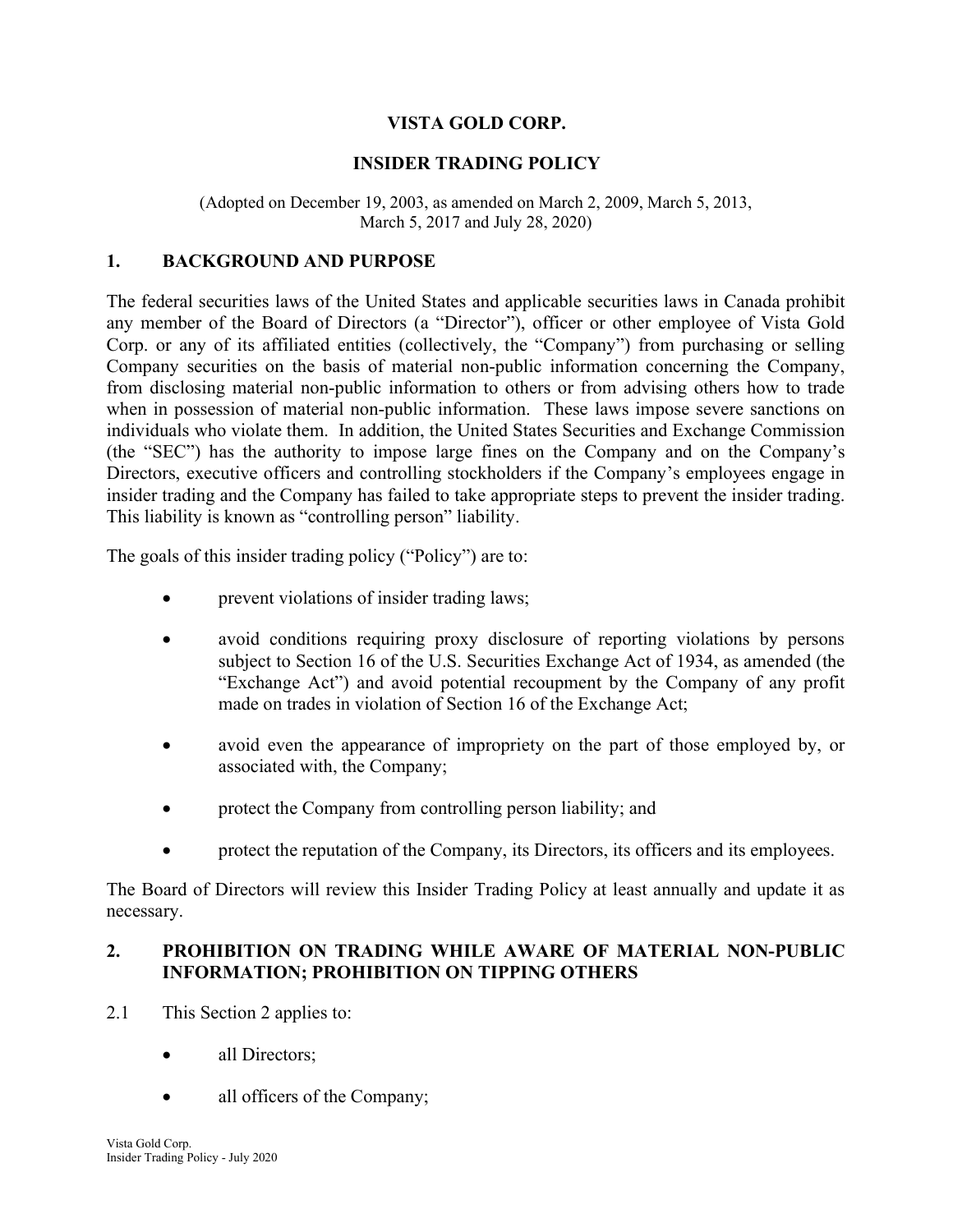- all employees of the Company;
- all family members of Directors, officers and employees of the Company who share the same address as, or are financially dependent on, the Director, officer or employee; and
- all corporations, partnerships, trusts or other entities in which any of the above persons has a substantial beneficial interest, serves as a trustee (or similar capacity) or is otherwise owned or controlled by any of the above persons.
- 2.2 No person covered by this Section 2 may:

# Prohibited Transactions

- purchase or sell, or enter into a transaction involving, any securities of the Company or a related financial instrument while he or she is aware of any material non-public information concerning the Company or engage in any other action to take personal advantage of that information;
- purchase or sell any securities of another company while he or she is aware of any material non-public information concerning such other company which he or she learned in connection with his, her or another person's service as a Director, officer or employee of the Company;

# Prohibited Communications

- disclose to any other person, including family, friends or acquaintances, any material non-public information concerning the Company, except in the necessary course of business as required in the performance of his or her Company duties or as approved by the Chief Executive Officer ("CEO"); or
- disclose to any other person any material non-public information concerning another company which he or she learned in the course of his or her service as a Director or employee of the Company, except in the necessary course of business as required in the performance of his or her Company duties or as approved by the CEO.

The meaning of communications "in the necessary course of business" will depend on the situation and would generally cover, but is not limited to, communications with:

- vendors, suppliers or strategic partners on issues such as research and developments, sales and marketing and supply contracts;
- Directors, officers and employees, of the Company;
- lenders, legal counsel, auditors, underwriters, financial and other professional advisors to the Company;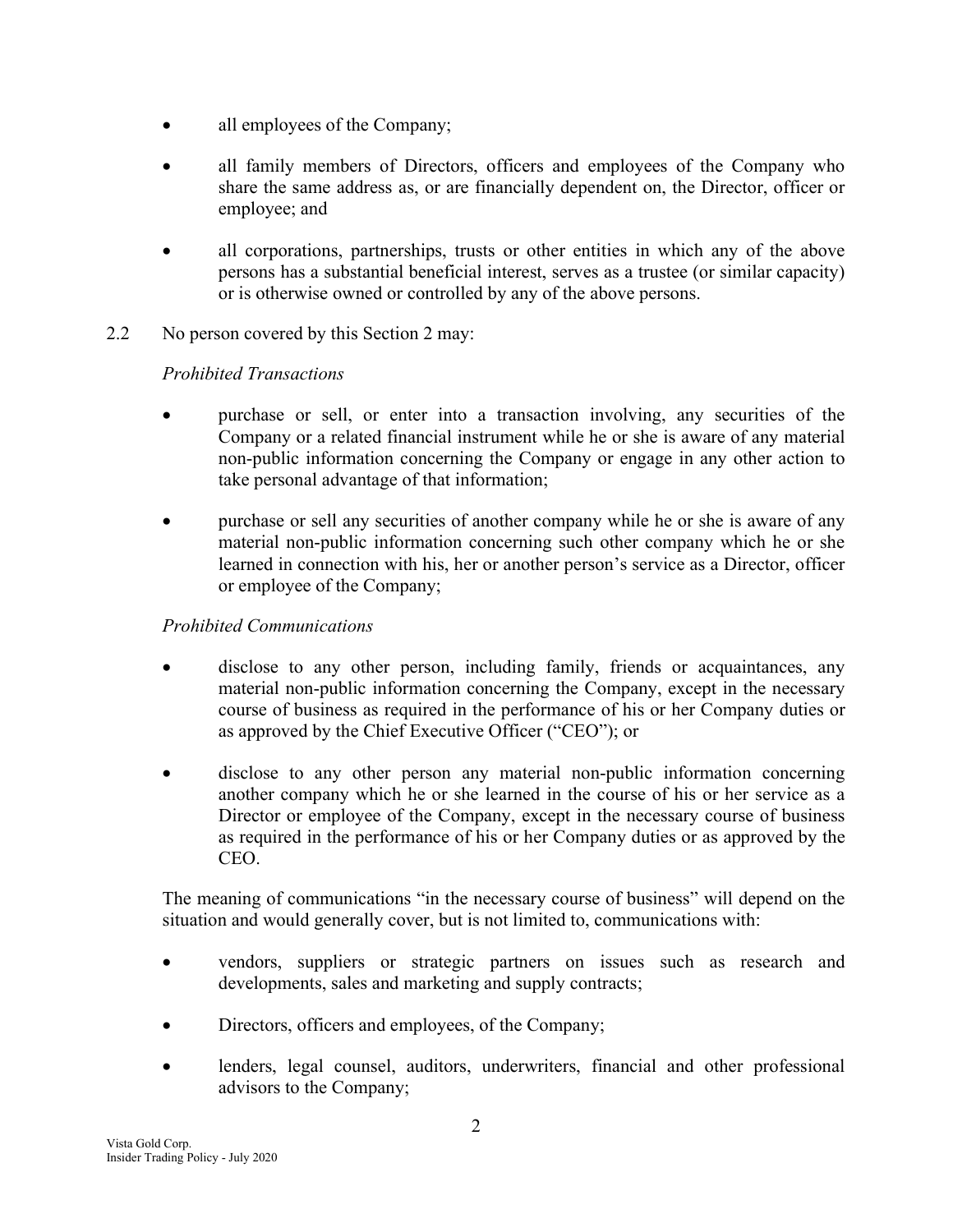- parties to negotiations; and
- governmental agencies and non-governmental regulators.

Any such communication of material non-public information will only be made to parties that are subject to a confidentiality agreement or a fiduciary duty of confidentiality to the Company. Transactions that may be necessary or justifiable for independent reasons (such as the need to raise money for an emergency expenditure) are not excepted from this policy; if the person covered by this Section 2 has material, non-public information, the prohibition on transactions still applies.

In no case may any such communications be made under circumstances in which it is reasonably foreseeable that the recipient of the communication is likely to purchase or sell securities of the Company. Any questions concerning the above and as to whether communication of particular information is permissible should be referred to the CEO.

- 2.3 The prohibition on purchases and sales of Company securities while aware of material non-public information concerning the Company applies whether or not a blackout period is then in effect (see Section 3 of this Policy), except that the prohibition does not apply to a transaction pursuant to a trading plan which complies with Section 3.4 of this Policy.
- 2.4 Definitions of "Material Information" and "Non-Public Information"
	- (i) Material Information. Material information is information (including a change in previous information or facts) that (i) results in or would reasonably be expected to result in a significant change in the market price or value of a company's securities; or (ii) would be considered important by a reasonable investor in making an investment decision. Material information can include positive or negative information and may include information concerning developing situations or a company's plans with respect to any of the below subjects. The determination of whether information is "material" is subjective and requires judgement. Examples of material information may include, but are not limited to:
		- financial results;
		- drilling results;
		- reserve calculations;
		- the existence of confidentiality agreements with named potential partners or other interested parties;
		- site visits or any other discussions with named entities who are subject to a confidentiality agreement;
		- negotiations concerning contracts with third parties;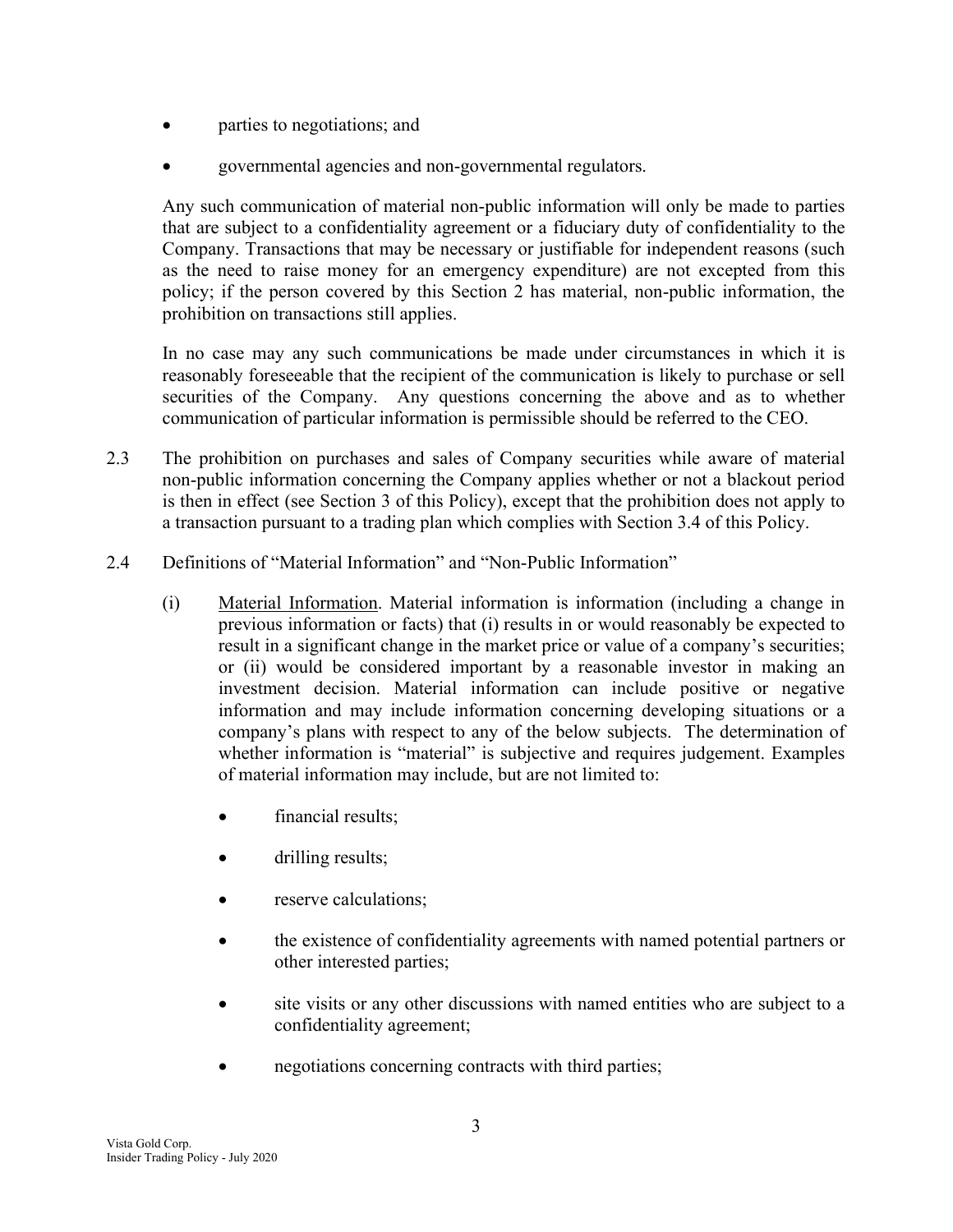- possible dispositions or acquisitions of mineral properties, other significant assets or other corporations or businesses;
- other important corporate developments including a merger or acquisition involving the Company, or a change in control of the Company;
- changes in management or other important personnel changes;
- the occurrence of discussions with brokers or bankers with regards to public or private equity or bank financing;
- public or private financings;
- decisions concerning dividends;
- a stock split or consolidation;
- litigation;
- labor negotiations; and
- a change in or dispute with the Company's auditors.

This list is illustrative only and is not intended to provide a comprehensive list of circumstances that could give rise to material information. If you have any question as to whether particular information is material, consult with the CEO, who will consult with legal counsel as appropriate.

Non-Public Information. Information concerning the Company or another company is considered non-public if it has not been disseminated in a manner making it available to investors generally. To avoid the appearance of impropriety, as a general rule, information should not be considered fully absorbed by the marketplace until after the end of the second full business day after the information is released. If, for example, the Company were to make a pre-market announcement on a Monday, you are not permitted to trade in the Company's securities until the open of business on Wednesday. If you have any question as to whether particular information has been generally disclosed, consult with the CEO, who will consult with legal counsel as appropriate.

# 3. BLACKOUT PERIODS

- 3.1 This Section 3 applies to:
	- all Directors:
	- all officers of the Company;
	- all employees of the Company;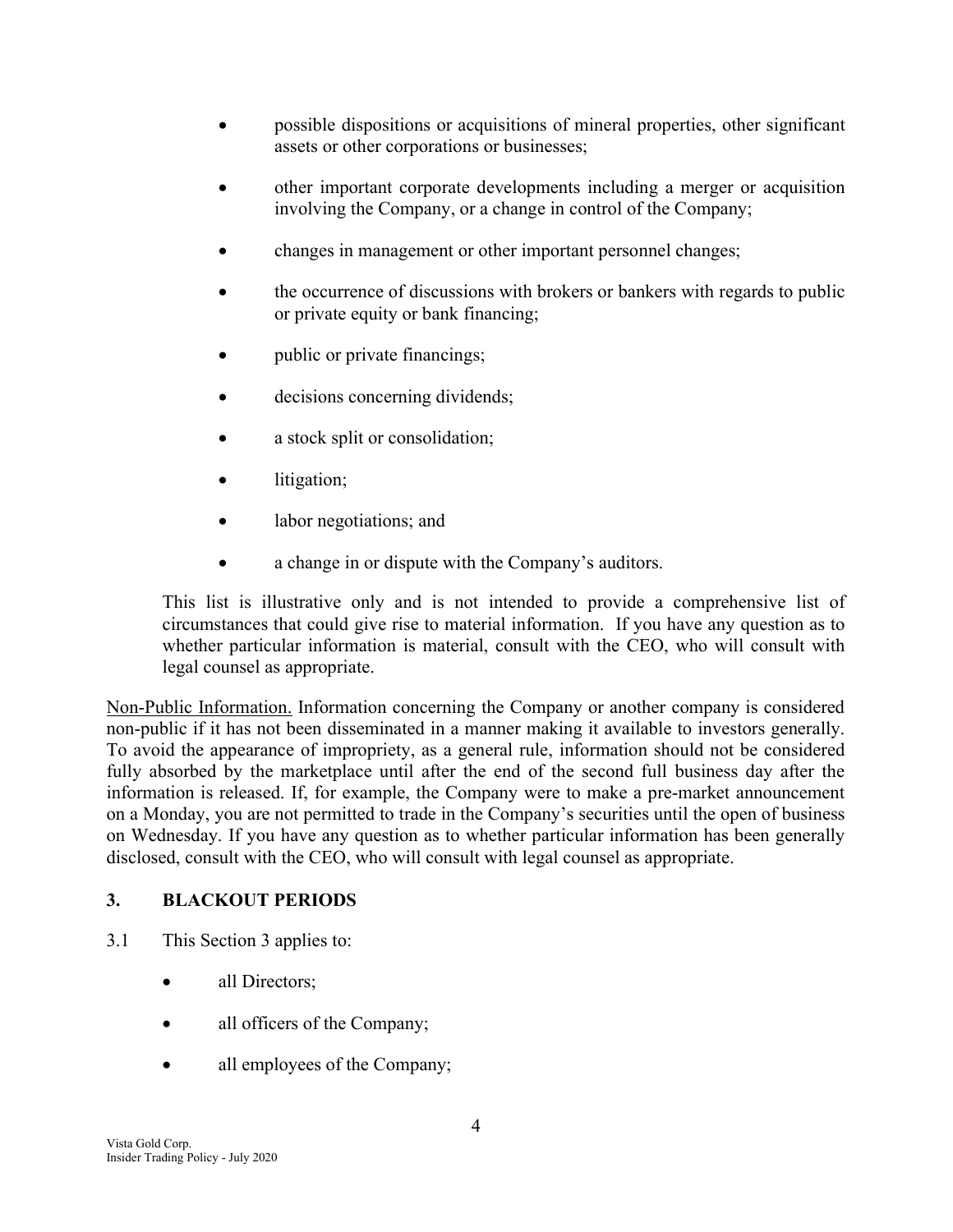- all family members of Directors, officers and -employees of the Company who share the same address as, or are financially dependent on, the Director, officer or employee; and
- all corporations, partnerships, trusts or other entities in which any of the above persons has a substantial beneficial interest, serves as a trustee (or similar capacity) or is otherwise owned or controlled by any of the above persons.
- 3.2 Quarterly Blackout Periods. To avoid even the appearance of trading while aware of material non-public information the following provisions apply:
	- (a) Non-Independent Directors, Management Employees and Certain Employees. Beginning on the first business day following the end of each fiscal quarter and ending two business days following the date of public disclosure of the Company's quarterly financial results, all non-independent Directors, officers, management employees, non-management employees involved in the preparation of the Company's financial results and others, including if applicable, independent Directors, with inside knowledge of the Company's quarterly financial results (e.g. Directors on the audit committee and/or other Directors that review the Company's announcement of quarterly results) shall refrain from conducting transactions involving the purchase or sale of the Company's securities (other than pursuant to a trading plan that complies with Section 3.4 of this Policy).
	- (b) Independent Directors and Non-Management Employees. Beginning two calendar weeks prior to the regularly scheduled board meeting at which the Company's quarterly financial statements shall be approved and ending two business days following the date of public disclosure of the Company's quarterly financial results, all independent Directors without inside knowledge of the Company's quarterly financial results and non-management employees not involved in the preparation of quarterly financial statements and without inside knowledge of the Company's quarterly financial results shall refrain from conducting transactions involving the purchase or sale of the Company's securities (other than pursuant to a trading plan that complies with Section 3.4 of this Policy).
	- (c)
- 3.3 Event Specific Blackout Periods. From time to time, an event may occur that is material to the Company and is known by only a few employees, officers or Directors. So long as the event remains material and non-public, Directors, officers, and such other employees as designated by the Company, may not trade in the Company's securities (other than pursuant to a trading plan that complies with Section 3.4 of this Policy) until two business days after such information becomes public or is no longer material to the Company. Unless the Company determines that a Company-wide blackout is prudent, in which case the Company may provide notice of a blackout covering all Directors, officers and employees of the Company (with or without an explanation for the reason of such blackout), the Company and its representatives will not announce the existence of an event-specific blackout to anyone other than those individuals who are aware of the event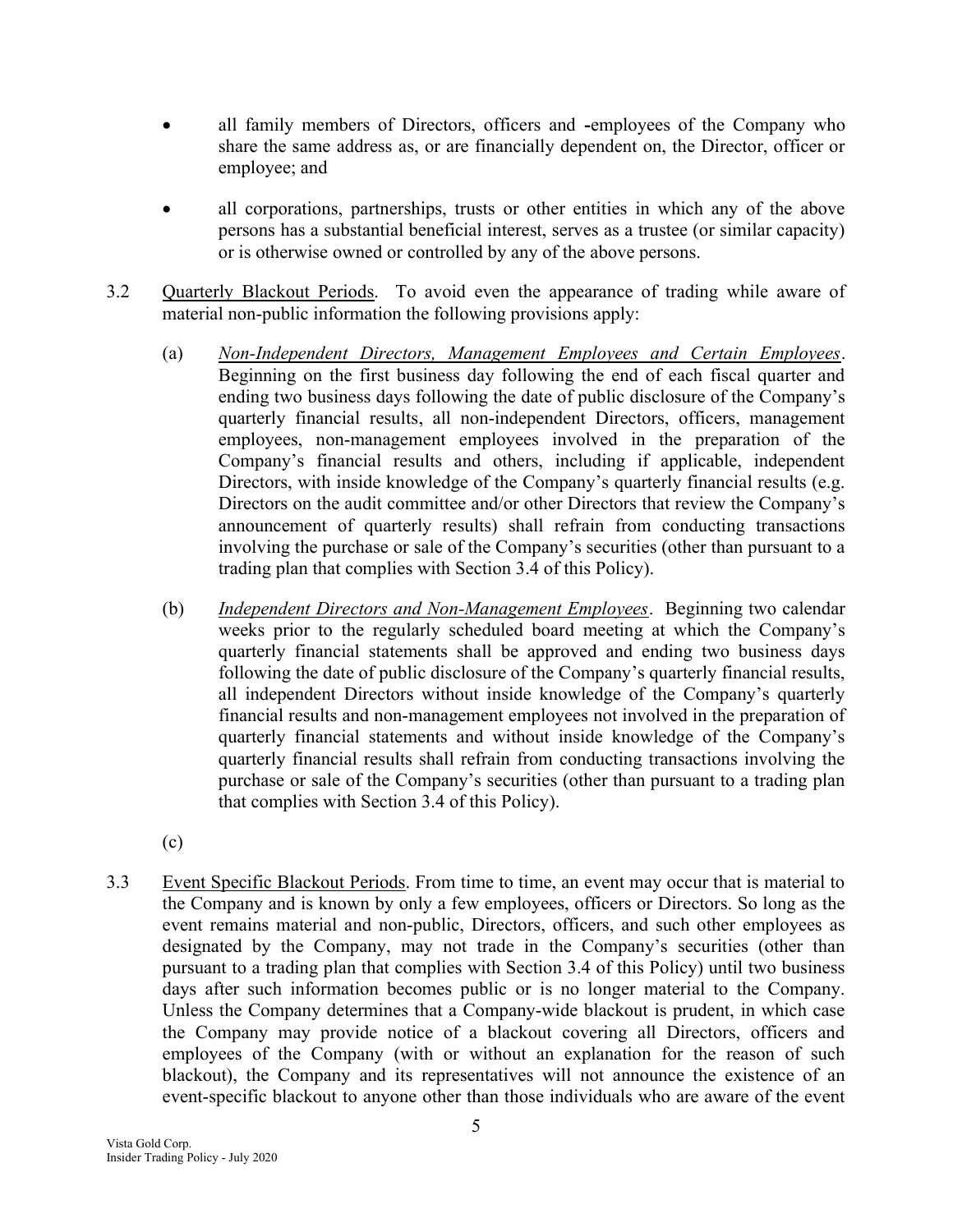giving rise to the blackout. Any person made aware of the existence of an event-specific blackout should not disclose the existence of the blackout to any other person. Such persons may not be informed of the reason they may not trade. The failure of the Company to designate a person as being subject to an event-specific blackout will not relieve that person of the obligation not to trade while aware of material non-public information.

- 3.4 Transactions Pursuant to a Pre-Arranged Trading Plan that Complies with SEC Rule 10b5- 1 and Canadian securities laws. The prohibition on purchases and sales of Company securities during blackout periods does not apply to purchases or sales made pursuant to a trading plan adopted in compliance with SEC Rule 10b5-1 and Canadian securities laws, which provides an affirmative defense to insider trading liability where securities are purchased or sold pursuant to a pre-arranged trading plan that meets certain requirements. A SEC Rule 10b5-1 trading plan must comply with all of the following requirements:
	- the trading plan must be in writing;
	- the insider may enter into, renew, amend, modify or terminate the trading plan only at a time when the insider is not in possession of material non-public information;
	- the insider may not enter into, renew, amend, modify or terminate the trading plan during a blackout period (as described above);
	- the trading plan must: (i) expressly specify the amounts, prices and dates at which securities are to be sold or purchased under the plan; (ii) include a written formula for determining the amounts, prices and dates at which securities are to be sold or purchased under the plan; and (iii) not permit the insider to exercise any subsequent influence over how, when or whether to effect sales or purchases under the plan (provided that any person who does exercise such influence pursuant to the plan must not have been aware of material non-public information when doing so);
	- the trading plan must include an interval, or waiting period, of at least 30 days between the creation, renewal, amendment or modification of the plan and the first transaction effected under the plan;
	- transactions must be made strictly in accordance with the terms of the trading plan; the insider must not alter or deviate from the trading plan (whether by changing the amount, price or timing of the sale or purchase, or otherwise) and the insider must not enter into or alter a corresponding or hedging transaction or position with respect to the Company's securities subject to the plan;
	- the insider must pre-clear the trading plan, and any renewals, amendments, modifications or terminations of the trading plan, with the CEO, or with the chair of the Audit Committee in the case of the CEO; and
	- entering into, renewing, amending, modifying or terminating the trading plan must be done in good faith and not as part of a plan or scheme to evade the prohibitions of insider trading laws.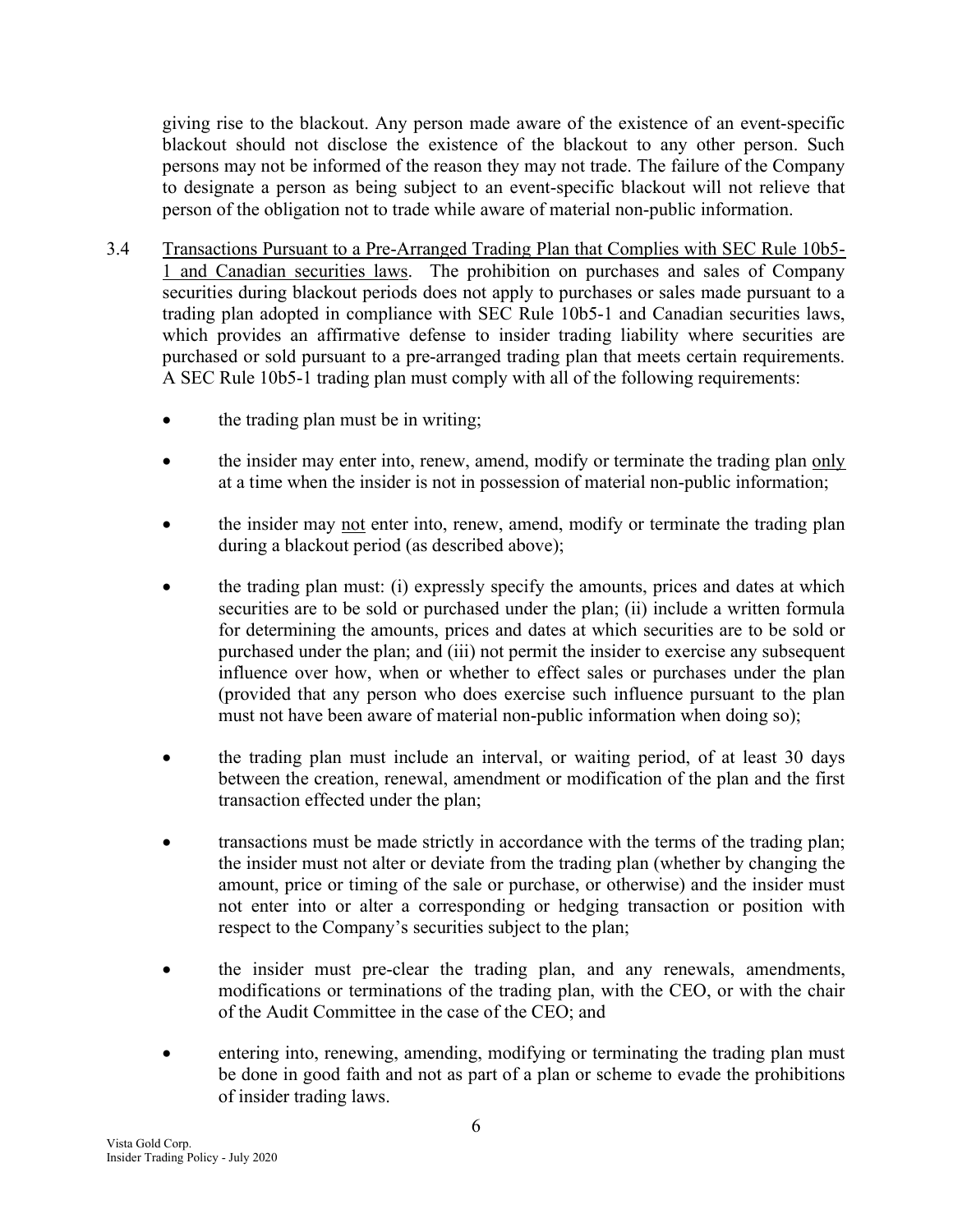### 3.5 Transactions Under Company Plans

The Company's prohibition on purchases and sales of Company securities during blackout periods includes, but is not limited to, the exercise of stock options, but does not apply to purchases of Company stock in employee stock purchase plans resulting from an employee's periodic contribution of money to the plan pursuant to the election the employee made at the time of enrollment in the plan (as of the date of this Policy's adoption, the Company does not have any such employee stock purchase plan, although it reserves the right to adopt one subsequently). This Policy does, however, apply to sales by employees of Company stock purchased pursuant to any such plan. This Policy also may apply generally to transactions involving Company employee plans that may be adopted or modified by the Company in the future.

- 3.6 If a person is subject to the blackout periods imposed by this Policy and the person's employment or tenure as a Director terminates during a blackout period (or if the person otherwise leaves the employment of the Company or ceases to be a Director while in possession of material non-public information), such person will continue to be subject to this Policy, and specifically to the ongoing prohibitions against trading and against communications to outsiders of material non-public information, until the blackout period ends. The Company may institute stop-transfer instructions to its transfer agent in order to enforce this provision.
- 3.7 The Directors of the Company will not approve the grant of stock options or other forms of equity-based compensation awards that are based on the market price of the Company's common shares at the time of grant during the period of any trading black-out.
- 3.8 Notwithstanding the prohibitions contained in Sections 3.2 and 3.3, the CEO may in exceptional circumstances waive the prohibition contained in Sections 3.2 and 3.3 provided that the individual seeking the waiver does not have any undisclosed material information and that making such a waiver would not otherwise violate any applicable securities laws.

# 4. PRIOR NOTICE OF SECURITIES TRANSACTIONS

- 4.1 This Section 4 applies to:
	- all Directors;
	- all officers of the Company;
	- all senior management employees of the Company;
	- all family members of Directors, officers and senior management employees of the Company who share the same address as, or are financially dependent on, such Director, executive officer or employee; and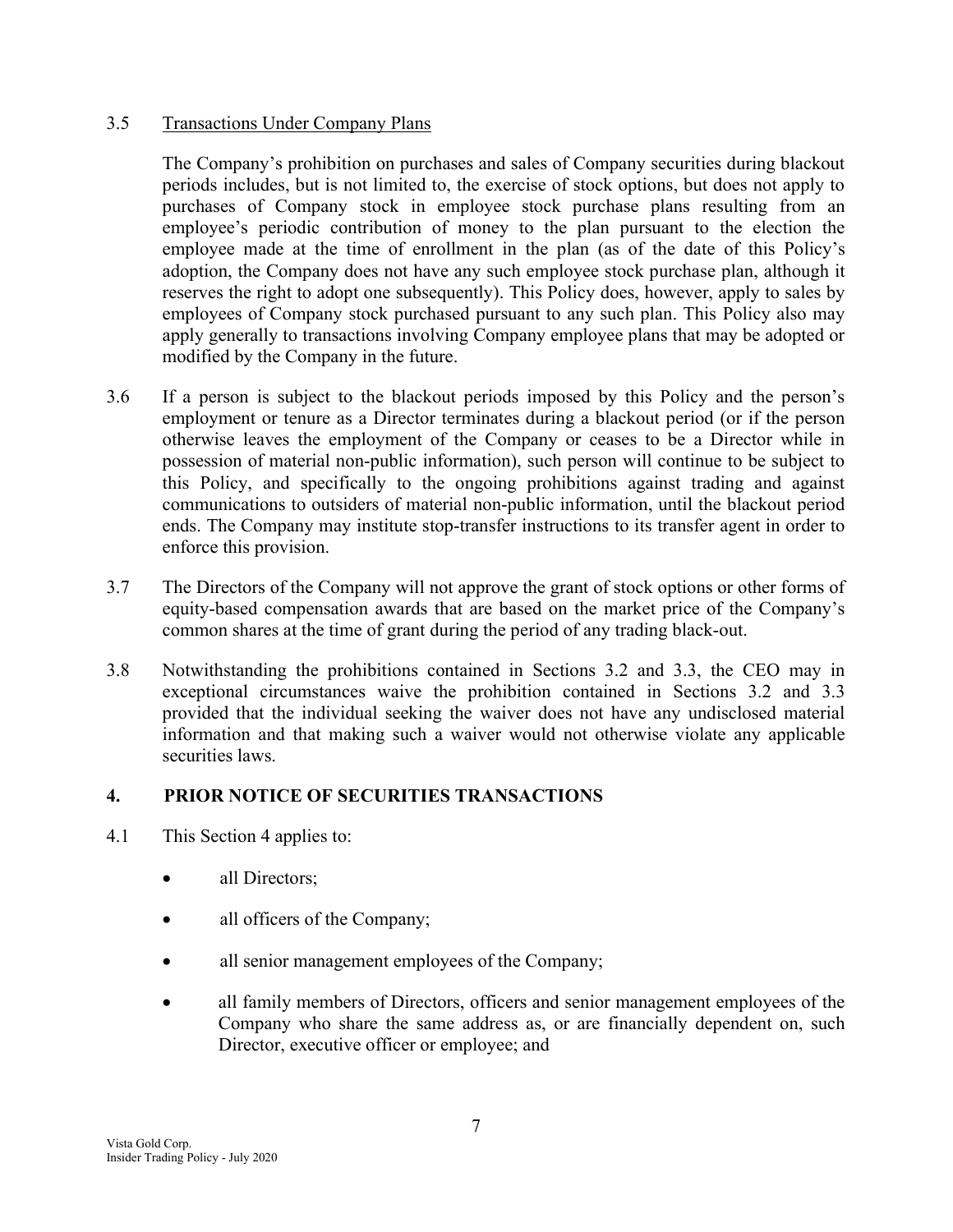- all corporations, partnerships, trusts or other entities in which any of the above persons has a substantial beneficial interest, serves as a trustee (or similar capacity) or is otherwise owned or controlled by any of the above persons.
- 4.2 No person covered by this Section 4 may make any purchase or sale of securities of the Company (including derivative securities) unless he or she notifies, and obtains preclearance from, the CEO prior to such purchase or sale. Any pre-clearance that has been granted will be valid only for five business days following the approval date unless terminated earlier by the CEO. If a transaction for which pre-clearance has been granted is not effected within such period, the transaction must be pre-cleared again. Promptly following execution of the purchase or sale, the person covered by this Section 4 should so notify the CEO or his designee to facilitate the Company's reminding such person of insider reporting obligations within two business days of the transaction (U.S. law) and five days of the transaction (Canadian law).

# 5. OTHER PROHIBITIONS ON TRADING ACTIVITIES

- 5.1 This Section 5 applies to:
	- all Directors;
	- all officers of the Company;
	- all management employees of the Company;
	- all family members of Directors, officers and management employees of the Company who share the same address as, or are financially dependent on, the Director and officers; and
	- all corporations, partnerships, trusts or other entities in which any of the above persons has a substantial beneficial interest, serves as a trustee (or similar capacity) or is otherwise owned or controlled by any of the above persons.
- 5.2 Short Sales. Short sales of the Company's securities evidence an expectation on the part of the seller that the securities will decline in value, and therefore signal to the market that the seller has no confidence in the Company or its short-term prospects. In addition, short sales may reduce the seller's incentive to improve the Company's performance. For these reasons, short sales of the Company's securities are prohibited by those to whom this Section 5 applies. In addition, Section 16(c) of the Exchange Act prohibits officers and Directors from engaging in short sales.
- 5.3 Publicly Traded Options on Company Stock. A transaction in options is, in effect, a bet on the short-term movement of the Company's stock and therefore creates the appearance that the individual or entity is trading based on inside information. Transactions in options also may focus the individual or entity's attention on short-term performance at the expense of the Company's long-term objectives. Accordingly, transactions including puts, calls or other derivative securities, on an exchange or in any other organized market, are prohibited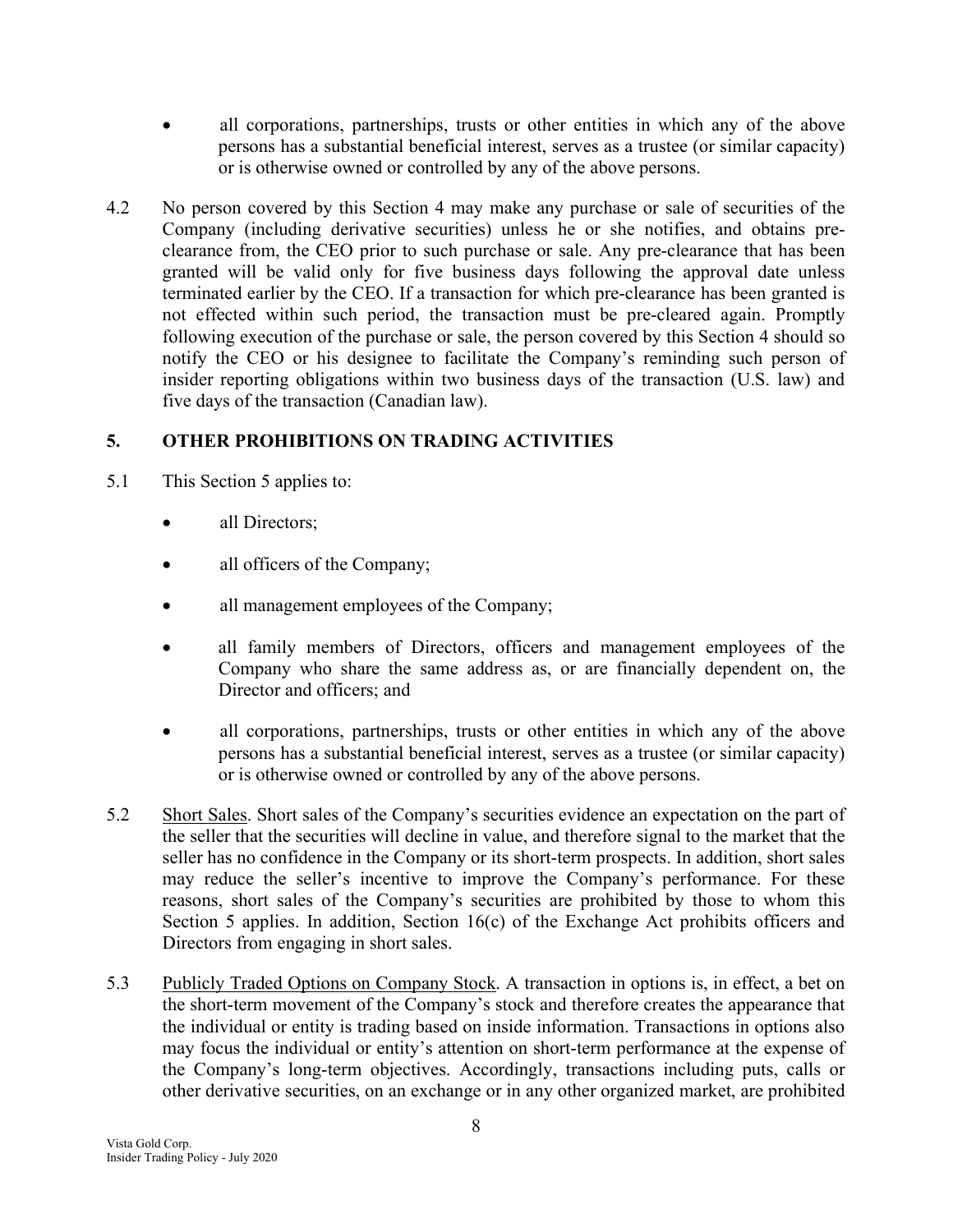by those to whom this Section 5 applies. Option positions arising from certain types of hedging transactions are governed by the section below captioned "Hedging Transactions."

- 5.4 Hedging Transactions. Certain forms of hedging or monetization transactions, such as zero-cost collars and forward sale contracts, allow an individual or entity to lock in much of the value of his or her stock holdings, often in exchange for all or part of the potential for upside appreciation in the stock. These transactions allow the individual or entity to continue to own the covered securities, but without the full risks and rewards of ownership. When that occurs, the individual or entity may no longer have the same objectives as the Company's other stockholders. The Company prohibits those to whom this Section 5 applies from engaging in such transactions.
- 5.5 Margin Accounts and Pledges. Securities held in a margin account may be sold by the broker without the customer's consent if the customer fails to meet a margin call. Similarly, securities pledged (or hypothecated) as collateral for a loan may be sold in foreclosure if the borrower defaults on the loan. Because a margin sale or foreclosure sale may occur at a time when the pledgor is aware of material non-public information or otherwise is not permitted to trade in Company securities, those to whom this Section 5 applies are prohibited from holding Company securities in a margin account or pledging Company securities as collateral for a loan.
- 5.6 Short-term Trading. Section 16(b) of the Exchange Act prohibits officers and Directors from engaging in transactions involving the purchase and sale or sale and purchase of the Company's securities within any six month period and requires officers and Directors to return any profits made from such purchase and sale or sale and purchase of the Company's securities during any such six-month period.

# 6. EXCEPTIONS

The provisions of this Policy shall not apply to any entity referred to in the fifth bullet of Section 2.1 above if and to the extent such entity adopts and implements policies and procedures reasonably acceptable to counsel for such entity and counsel for the Company that are: (i) designed to ensure that any material non-public information regarding the Company is isolated and not conveyed to investment professionals and/or other personnel that may be involved in any decision to buy, sell or hold any securities of, or relating to, the Company; and (ii) otherwise consistent with the purpose of this Policy. However, the prohibitions of Section 2.2 above will continue to apply to that entity irrespective of any policies that the entity may adopt.

# 7. PENALTIES FOR VIOLATION

Violation of any of the foregoing rules is grounds for disciplinary action by the Company, including termination of employment.

# 8. COMPANY ASSISTANCE AND EDUCATION

8.1 The Company shall take reasonable steps designed to ensure that all Directors, officers and employees of the Company are educated about, and periodically reminded of, the securities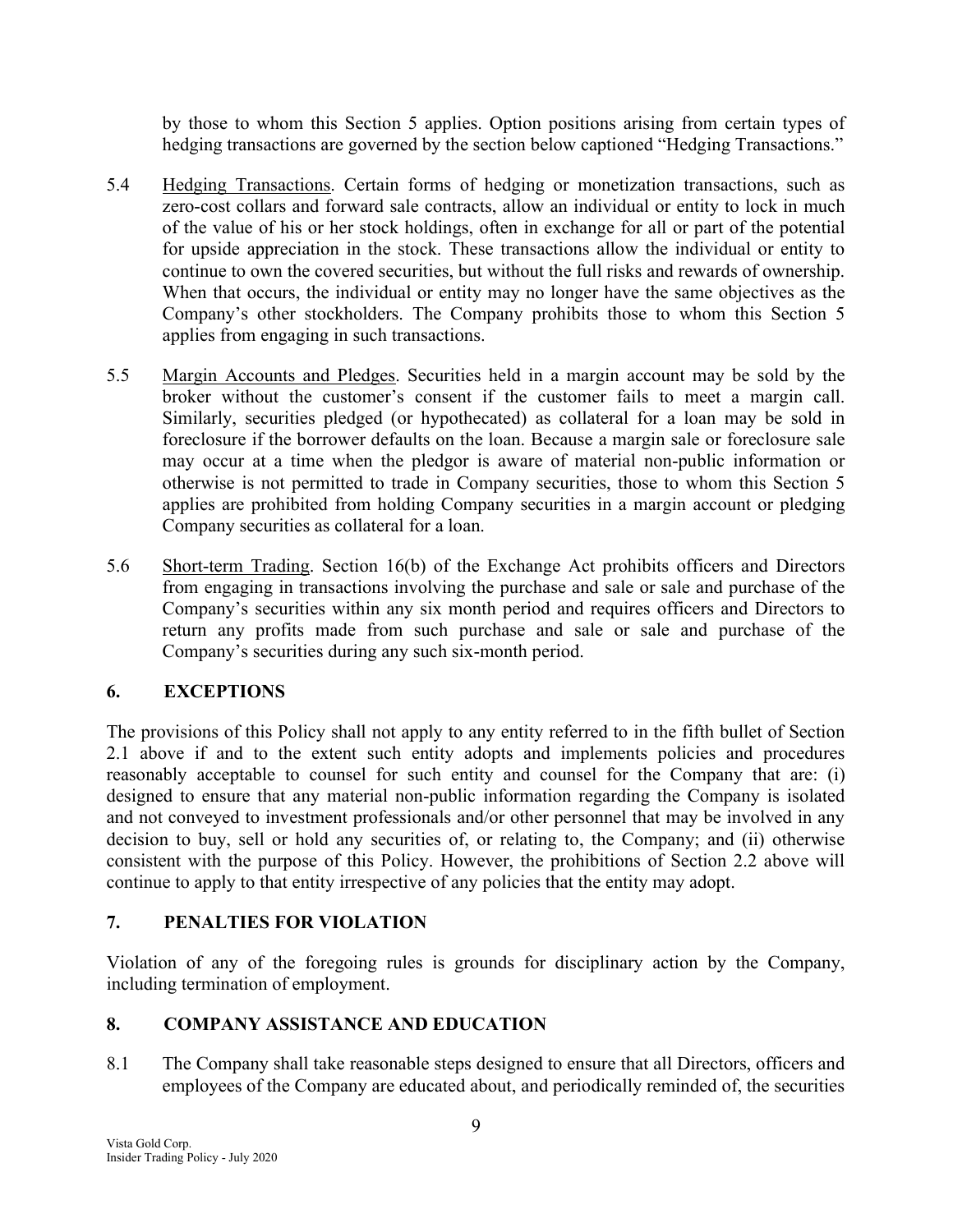law restrictions and Company policies regarding insider trading. Directors, officers and employees shall be required to certify their understanding of, and intent to comply with, the Company's policies.

8.2 The Company shall provide reasonable assistance to all Directors and executive officers of the Company, as requested by such Directors and executive officers, in connection with the filing of Forms 3, 4 and 5 under Section 16 of the U.S. Securities Exchange Act of 1934 and the electronic filing of insider reports with the Canadian securities authorities pursuant to National Instrument 55-104 Insider Reporting Requirements and Exemptions. However, the ultimate responsibility, and liability, for timely filing remains with the Directors and executive officers.

# 9. MISCELLANEOUS

- 9.1 Other Procedures. The Company may change these procedures or adopt such other procedures in the future as the Company considers appropriate in order to carry out the purposes of this Policy or to comply with the applicable securities laws of the United States and/or Canada.
- 9.2 No Third Party Rights. This Policy is not intended to create any rights in third parties with respect to any violation of its terms and also is not intended to create any legal liability for the Company or any employee, officer or Director beyond those for which they are already responsible under applicable securities laws of the United States and Canada.
- 9.3 Other Companies. The prohibitions contained in this Policy with respect to insider trading, tipping and recommending trades in securities of the Company will also apply to Directors, officers and employees of the Company in relation to the securities of other companies in circumstances where such persons may be in possession of material undisclosed information relating to such companies obtained in the course of the Company's business. In these circumstances, information about other companies should be treated in the same way as comparable information relating to the Company.